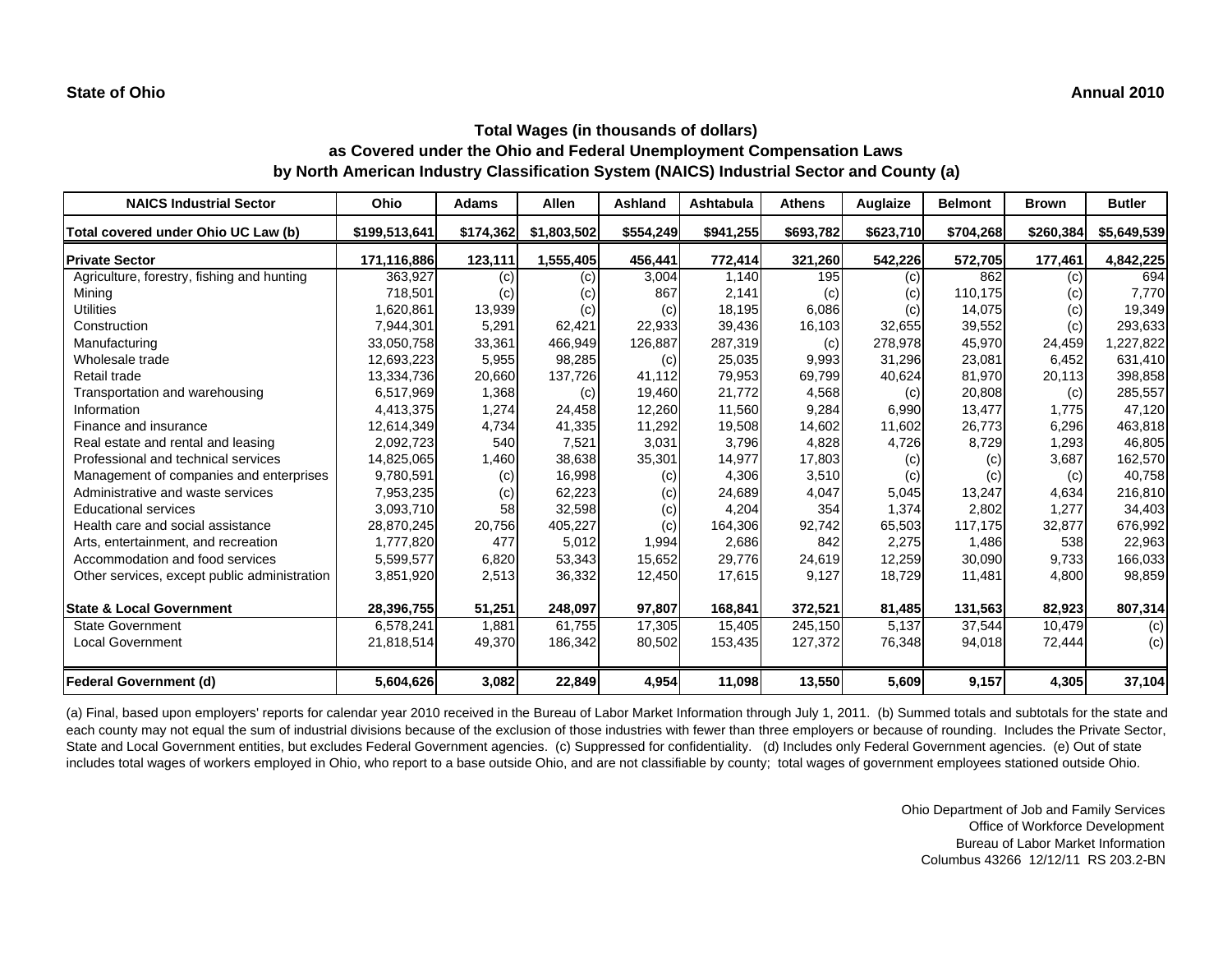| <b>NAICS Industrial Sector</b>               | Carroll   | Champaign | <b>Clark</b> | <b>Clermont</b> | <b>Clinton</b> | Columbiana | Coshocton | Crawford | Cuyahoga               | <b>Darke</b> |
|----------------------------------------------|-----------|-----------|--------------|-----------------|----------------|------------|-----------|----------|------------------------|--------------|
| Total covered under Ohio UC Law (b)          | \$155,528 | \$317,314 | \$1,556,464  | \$1,919,563     | \$618,011      | \$857,678  | \$359,968 |          | \$403,097 \$31,199,365 | \$536,624    |
| <b>Private Sector</b>                        | 124,531   | 247,410   | 1,314,097    | 1,618,668       | 495,307        | 704,831    | 308,180   | 332,549  | 27,393,091             | 461,934      |
| Agriculture, forestry, fishing and hunting   | 491       | (c)       | 12,181       | (c)             | 496            | 2,706      | 1.689     | (c)      | 5,449                  | (c)          |
| Mining                                       | 4,580     | (c)       | 2,247        | (c)             | 512            | 9,255      | 11,373    | (c)      | 19,444                 | (c)          |
| <b>Utilities</b>                             | 2,677     | (c)       | (c)          | 45,204          | (c)            | 9,063      | 38,104    | 2,195    | 108,735                | 3,267        |
| Construction                                 | 5,767     | 7,156     | 39.189       | 92,521          | 8,625          | 30,183     | 7,553     | 11.874   | 985.484                | 31,191       |
| Manufacturing                                | 46,439    | 119,448   | 293,360      | 235,441         | 149,936        | 200,634    | 111,432   | 125,090  | 3,860,220              | 154,955      |
| Wholesale trade                              | 2,964     | 11,741    | (c)          | 138,477         | (c)            | 36,794     | 5,228     | 19,874   | 2,238,932              | 27,795       |
| Retail trade                                 | 18,861    | 23,385    | 122,636      | 220,634         | 35,780         | 90,185     | 24,239    | 29,331   | 1,531,691              | 40,180       |
| Transportation and warehousing               | 8,416     | (c)       | 103,396      | 76,852          | 127,884        | 36,191     | 8,608     | 5,255    | 852,110                | 36,798       |
| Information                                  | 1,332     | 3,778     | 11,270       | 89,498          | 11,473         | 5,190      | 2,513     | 1,646    | 809,682                | 3,422        |
| Finance and insurance                        | 2,083     | 7,458     | 84,292       | 191,504         | 23,136         | 21,235     | 8,022     | 26,052   | 2,958,717              | 23,644       |
| Real estate and rental and leasing           | 911       | 1,776     | 12,518       | 27,375          | 3,916          | 3,965      | 1,718     | 1,907    | 520,620                | 2,690        |
| Professional and technical services          | (c)       | 11,064    | 41,507       | 91,850          | 7,626          | 13,898     | (c)       | 12,811   | 2,858,318              | 20,708       |
| Management of companies and enterprises      | (c)       | (c)       | 51,620       | 21,734          | 10,816         | 5,865      | (c)       | (c)      | 1,494,453              | (c)          |
| Administrative and waste services            | 1,614     | (c)       | 36,126       | 56,176          | 9,313          | 28,557     | 14,587    | (c)      | 1,271,741              | (c)          |
| <b>Educational services</b>                  | (c)       | (c)       | 30,676       | 12,371          | (c)            | 8,481      | 452       | (c)      | 745,711                | 925          |
| Health care and social assistance            | (c)       | (c)       | 272,078      | 184,593         | (c)            | 152,091    | 50,883    | (c)      | 5,224,498              | 70,472       |
| Arts, entertainment, and recreation          | 808       | 1,628     | 5,445        | 12,283          | 987            | 2,900      | 1,525     | 715      | 581,443                | 2,192        |
| Accommodation and food services              | 4,492     | 9,633     | 58,247       | 80,301          | 14,174         | 24,924     | 7,492     | 11,100   | 746,150                | 10,688       |
| Other services, except public administration | 3,889     | 4,092     | 53,532       | 40,849          | 6,462          | 22,715     | 5,663     | 5,975    | 579,694                | 8,059        |
| <b>State &amp; Local Government</b>          | 30,997    | 69,904    | 242,367      | 300,895         | 122,704        | 152,848    | 51,788    | 70,548   | 3,806,273              | 74,690       |
| <b>State Government</b>                      | 1,501     | 2,754     | 11,622       | 25,536          | 9,206          | 18,811     | 2,203     | 7,464    | 270,035                | 2,080        |
| <b>Local Government</b>                      | 29,497    | 67,151    | 230,745      | 275,359         | 113,498        | 134,037    | 49,585    | 63,085   | 3,536,239              | 72,610       |
| <b>Federal Government (d)</b>                | 2,068     | 3,444     | 41,072       | 18,817          | 8,869          | 37,964     | 4,625     | 4,223    | 1,224,232              | 5,174        |

(a) Final, based upon employers' reports for calendar year 2010 received in the Bureau of Labor Market Information through July 1, 2011. (b) Summed totals and subtotals for the state and each county may not equal the sum of industrial divisions because of the exclusion of those industries with fewer than three employers or because of rounding. Includes the Private Sector, State and Local Government entities, but excludes Federal Government agencies. (c) Suppressed for confidentiality. (d) Includes only Federal Government agencies. (e) Out of state includes total wages of workers employed in Ohio, who report to a base outside Ohio, and are not classifiable by county; total wages of government employees stationed outside Ohio.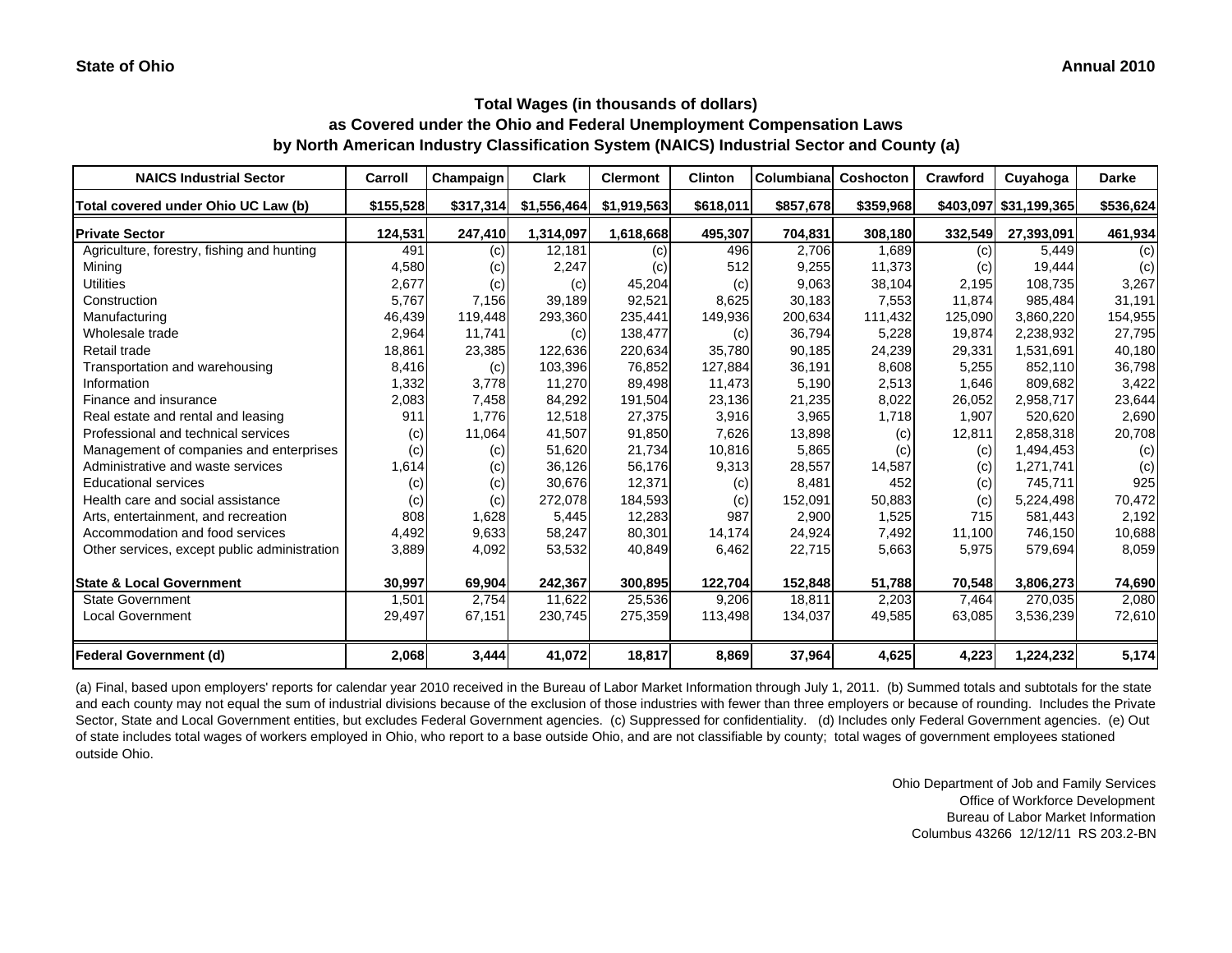| <b>NAICS Industrial Sector</b>               | <b>Defiance</b> | <b>Delaware</b> | Erie        | <b>Fairfield</b> | <b>Fayette</b> | <b>Franklin</b>        | <b>Fulton</b> | Gallia    | Geauga      | Greene      |
|----------------------------------------------|-----------------|-----------------|-------------|------------------|----------------|------------------------|---------------|-----------|-------------|-------------|
| Total covered under Ohio UC Law (b)          | \$542,741       | \$3,336,916     | \$1,192,106 | \$1,253,445      |                | \$312,109 \$29,048,384 | \$573,696     | \$396,135 | \$1,158,398 | \$2,131,459 |
| <b>Private Sector</b>                        | 471,683         | 3,001,526       | 984,520     | 993,546          | 252,168        | 24,108,426             | 485,667       | 332,426   | 1,001,134   | 1,706,110   |
| Agriculture, forestry, fishing and hunting   | 1,506           | (c)             | (c)         | 1,262            | 1,295          | 10,884                 | (c)           | (c)       | (c)         | (c)         |
| Mining                                       | (c)             | (c)             | (c)         | 1,713            | (c)            | 14,124                 | (c)           | (c)       | (c)         | (c)         |
| <b>Utilities</b>                             | 781             | 9,885           | (c)         | 11,009           | (c)            | 242,197                | (c)           | 66,511    | (c)         | (c)         |
| Construction                                 | 15,047          | 106.382         | 40,252      | 60,111           | 9,368          | 948,289                | 27,397        | 22,042    | 72,049      | 62,923      |
| Manufacturing                                | 207,111         | 298,277         | 288,058     | 199,154          | 66,472         | 1,858,175              | 251,789       | 23,789    | 331,440     | 164,710     |
| Wholesale trade                              | 17,784          | 145,664         | 56,583      | 36,868           | (c)            | 1,597,768              | 33,543        | 4,206     | 85,201      | 61,493      |
| Retail trade                                 | 50,365          | 239,348         | 96,456      | 132,628          | 44,813         | 1,866,349              | 32,512        | 30,357    | 98,868      | 203,884     |
| Transportation and warehousing               | 16,372          | 153,734         | (c)         | 20,302           | 37,356         | 1,501,067              | (c)           | 11,608    | (c)         | (c)         |
| Information                                  | 10,573          | 61,495          | 11,871      | 10,181           | 1,811          | 903,262                | 3,098         | 2,668     | 5,851       | 73,083      |
| Finance and insurance                        | 25,603          | 355,130         | 27,419      | 28,758           | 13,626         | 2,851,324              | 12,458        | 14,882    | 35,579      | 61,206      |
| Real estate and rental and leasing           | 1,648           | 28,679          | 6,745       | 10,801           | 1,873          | 405,737                | 2,280         | 1,580     | 8,130       | 13,067      |
| Professional and technical services          | 8,570           | 997,255         | 24,538      | 39,603           | (c)            | 2,871,102              | (c)           | (c)       | 48.876      | 569,280     |
| Management of companies and enterprises      | 4,946           | 41,067          | 7,199       | 17,306           | (c)            | 1,779,238              | (c)           | (c)       | 19,752      | 12,892      |
| Administrative and waste services            | 8,022           | 94,718          | 22,343      | 90,304           | 3,922          | 1,487,926              | 9,896         | 5,399     | 48,737      | 66,340      |
| <b>Educational services</b>                  | (c)             | 37,529          | 5,303       | 7,061            | (c)            | 462,948                | (c)           | (c)       | 17,005      | 54,174      |
| Health care and social assistance            | (c)             | 203,392         | 194,615     | 228,599          | (c)            | 3,596,706              | (c)           | (c)       | 130,054     | 190,071     |
| Arts, entertainment, and recreation          | 894             | 47,250          | 66,465      | 5,261            | 1,587          | 185,972                | 3,990         | 413       | 8.719       | 8,269       |
| Accommodation and food services              | 14,785          | 125,324         | 76,742      | 58,781           | 12,883         | 858,875                | 10,954        | 11,903    | 26,290      | 93,567      |
| Other services, except public administration | 11,013          | 47,560          | 16,168      | 33,845           | 3,021          | 666,481                | 5,847         | 7,520     | 32,518      | 27,489      |
| <b>State &amp; Local Government</b>          | 71,058          | 335,390         | 207,586     | 259,899          | 59,941         | 4,939,959              | 88,029        | 63,709    | 157,264     | 425,349     |
| <b>State Government</b>                      | 4,392           | 40.300          | 47.211      | 36,370           | 2,252          | 2,424,498              | 8,299         | 14.541    | 11.709      | (c)         |
| <b>Local Government</b>                      | 66,666          | 295,090         | 160,375     | 223,528          | 57,689         | 2,515,460              | 79,731        | 49,169    | 145,555     | (c)         |
| <b>Federal Government (d)</b>                | 4,920           | 13,386          | 20,792      | 15,149           | 2,816          | 921,801                | 4,728         | 4,105     | 7,883       | 1,084,412   |

(a) Final, based upon employers' reports for calendar year 2010 received in the Bureau of Labor Market Information through July 1, 2011. (b) Summed totals and subtotals for the state and each county may not equal the sum of industrial divisions because of the exclusion of those industries with fewer than three employers or because of rounding. Includes the Private Sector, State and Local Government entities, but excludes Federal Government agencies. (c) Suppressed for confidentiality. (d) Includes only Federal Government agencies. (e) Out of state includes total wages of workers employed in Ohio, who report to a base outside Ohio, and are not classifiable by county; total wages of government employees stationed outside Ohio.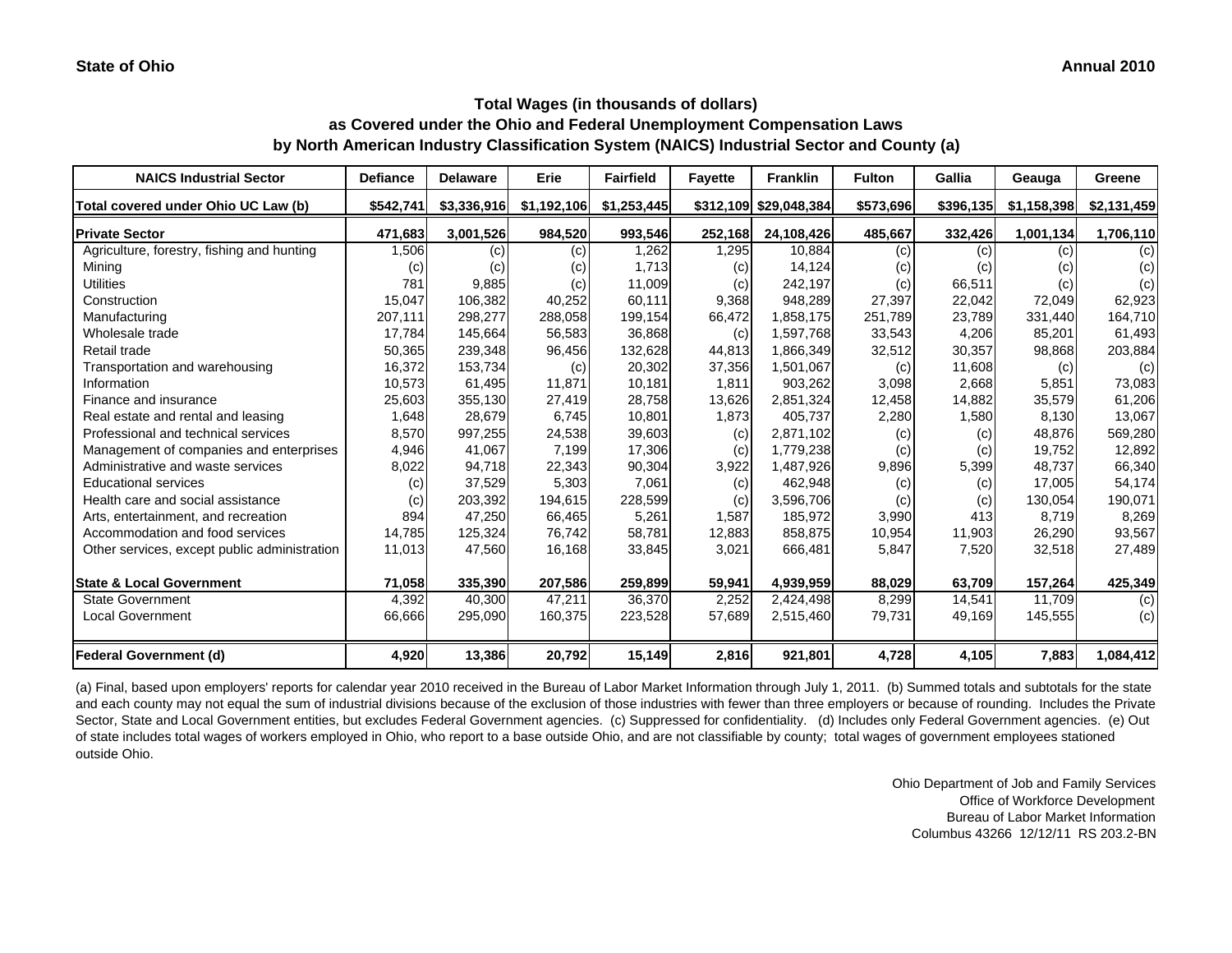#### **Annual 2010**

## **Total Wages (in thousands of dollars) as Covered under the Ohio and Federal Unemployment Compensation Laws by North American Industry Classification System (NAICS) Industrial Sector and County (a)**

| <b>NAICS Industrial Sector</b>               | Guernsey | <b>Hamilton</b>        | <b>Hancock</b> | <b>Hardin</b> | <b>Harrison</b> | Henry     | Highland  | <b>Hocking</b> | <b>Holmes</b> | <b>Huron</b> |
|----------------------------------------------|----------|------------------------|----------------|---------------|-----------------|-----------|-----------|----------------|---------------|--------------|
| Total covered under Ohio UC Law (b)          |          | \$434,791 \$23,708,017 | \$1,587,547    | \$250,613     | \$98,364        | \$374,149 | \$302,926 | \$196,888      | \$478,277     | \$708,448    |
| <b>Private Sector</b>                        | 353,605  | 21,720,131             | 1,459,730      | 204,639       | 77,211          | 301,299   | 214,778   | 125,569        | 423,036       | 617,933      |
| Agriculture, forestry, fishing and hunting   | (c)      | 4,530                  | 1,346          | 4,668         | 463             | (c)       | 725       | 582            | 5,079         | 15,215       |
| Mining                                       | (c)      | 12,003                 | (c)            | (c)           | 22,434          | (c)       | 1,609     | 4,197          | 4,160         | (c)          |
| <b>Utilities</b>                             | 3,746    | 100,002                | 5,426          | 3,032         | (c)             | (c)       | 3,902     | 331            | (c)           | (c)          |
| Construction                                 | 27,214   | 901,693                | (c)            | 3,378         | 2,254           | 20,206    | 10,540    | 10,586         | 53,885        | 70,985       |
| Manufacturing                                | 113,099  | 2,992,474              | 479,537        | 72,687        | 16,789          | 146,016   | 65,675    | 35,967         | 180,828       | 237,307      |
| Wholesale trade                              | 10,216   | 1,610,683              | 56,636         | 12,980        | 5,042           | (c)       | 5,811     | 3,151          | 18,837        | (c)          |
| Retail trade                                 | 38,614   | 1,151,575              | 113,519        | 18,514        | 4,966           | 26,993    | 32,567    | 16,778         | 39,587        | 42,196       |
| Transportation and warehousing               | 10,824   | 408,995                | 86.761         | 6,534         | (c)             | 23,283    | 5,594     | 1,515          | (c)           | 40,768       |
| Information                                  | 2,990    | 571,691                | 15,825         | 1,770         | (c)             | 4,485     | 9,469     | 1,601          | 2,683         | 9,278        |
| Finance and insurance                        | 8,843    | 1,816,119              | 25,347         | 6,837         | 1,482           | 10,911    | 14,000    | 5,626          | 13,849        | 15,585       |
| Real estate and rental and leasing           | 2,065    | 278,838                | 11,039         | 1,347         | 1,863           | 2,242     | 1,453     | 1,493          | 870           | 2,873        |
| Professional and technical services          | (c)      | 2,312,123              | 59,040         | 3,884         | 1,047           | 3,553     | (c)       | 3,074          | (c)           | 12,675       |
| Management of companies and enterprises      | (c)      | 3,156,591              | 38,423         | (c)           | (c)             | (c)       | (c)       | (c)            | (c)           | 2,672        |
| Administrative and waste services            | 6,201    | 940,889                | 57,709         | 1,771         | 147             | 1,720     | 4,155     | 3,570          | 28,132        | 5,294        |
| <b>Educational services</b>                  | 705      | 355,594                | 39,219         | (c)           | (c)             | 992       | (c)       | (c)            | (c)           | (c)          |
| Health care and social assistance            | 74,828   | 3,717,500              | 172,900        | (c)           | (c)             | 34,751    | (c)       | (c)            | (c)           | (c)          |
| Arts, entertainment, and recreation          | 770      | 385,482                | 3,285          | 638           | 470             | 227       | 707       | 834            | 827           | 1,999        |
| Accommodation and food services              | 18,603   | 558,225                | 43,600         | 11,554        | 1,849           | 5,222     | 8,865     | 11,587         | 14,275        | 16,035       |
| Other services, except public administration | 7,060    | 445,125                | 26,372         | 3,414         | 10 <sup>1</sup> | 5,820     | 4,046     | 4,309          | 5,564         | 11,508       |
| <b>State &amp; Local Government</b>          | 81,186   | 1,987,886              | 127,817        | 45,974        | 21,153          | 72,850    | 88,148    | 71,319         | 55,241        | 90,515       |
| <b>State Government</b>                      | 23,854   | 403,128                | 10,796         | 1,537         | 2,261           | 2,006     | 4,618     | 19,328         | 1,809         | 3,703        |
| <b>Local Government</b>                      | 57,332   | 1,584,758              | 117,021        | 44,437        | 18,892          | 70,843    | 83,529    | 51,991         | 53,432        | 86,811       |
| <b>Federal Government (d)</b>                | 6,452    | 682,353                | 9,158          | 3,489         | 2,688           | 3,433     | 5,254     | 2,235          | 3,240         | 6,547        |

(a) Final, based upon employers' reports for calendar year 2010 received in the Bureau of Labor Market Information through July 1, 2011. (b) Summed totals and subtotals for the state and each county may not equal the sum of industrial divisions because of the exclusion of those industries with fewer than three employers or because of rounding. Includes the Private Sector, State and Local Government entities, but excludes Federal Government agencies. (c) Suppressed for confidentiality. (d) Includes only Federal Government agencies. (e) Out of state includes total wages of workers employed in Ohio, who report to a base outside Ohio, and are not classifiable by county; total wages of government employees stationed outside Ohio.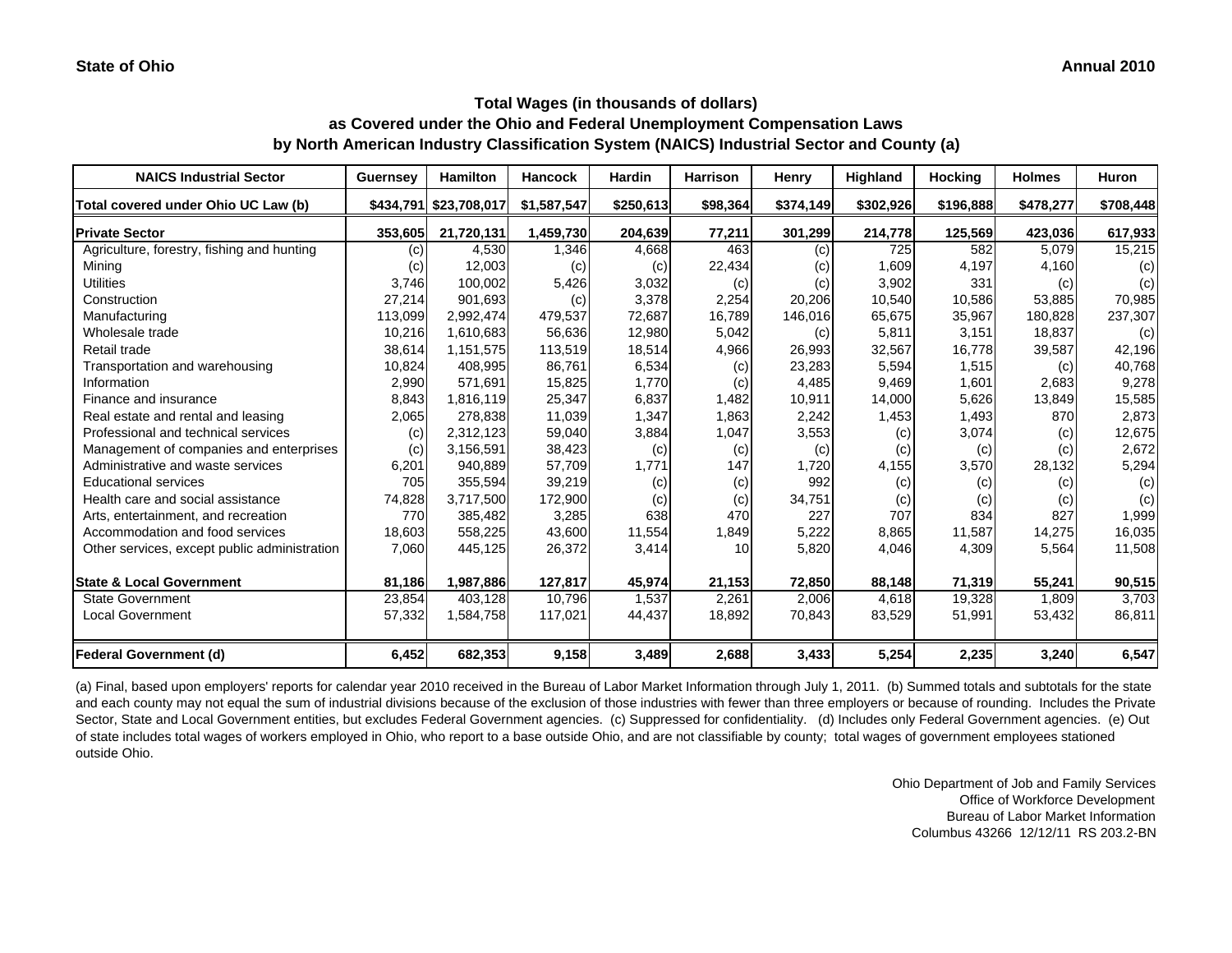| <b>NAICS Industrial Sector</b>               | <b>Jackson</b> | <b>Jefferson</b> | Knox      | Lake        | <b>Lawrence</b> | Licking     | Logan     | Lorain      | Lucas       | <b>Madison</b> |
|----------------------------------------------|----------------|------------------|-----------|-------------|-----------------|-------------|-----------|-------------|-------------|----------------|
| Total covered under Ohio UC Law (b)          | \$323,215      | \$752,241        | \$667,538 | \$3,566,180 | \$348,570       | \$1,752,881 | \$687,624 | \$3,330,810 | \$7,868,094 | \$475,172      |
| <b>Private Sector</b>                        | 267,695        | 642,096          | 573,337   | 3,076,272   | 249,574         | 1,439,480   | 605,711   | 2,730,690   | 6,628,119   | 345,509        |
| Agriculture, forestry, fishing and hunting   | 2,415          | (c)              | 1,301     | 22,492      | (c)             | 9,257       | 2,458     | 23,900      | 7,727       | 3,610          |
| Mining                                       | 9,535          | (c)              | 3,515     | 15,293      | (c)             | 5,067       | 1,800     | 482         | 7,718       | (c)            |
| <b>Utilities</b>                             | (c)            | 88,040           | 2,593     | 115,178     | 5,552           | 13,392      | 1,668     | 24,928      | 39,436      | (c)            |
| Construction                                 | 17,412         | 49,856           | 35,550    | 165.112     | 30,973          | 97,357      | 18,942    | 144,496     | 391.428     | 11,945         |
| Manufacturing                                | 108,571        | 79,503           | 239,698   | 1,091,268   | (c)             | 275,688     | 315,203   | 878,172     | 1,166,983   | 114,370        |
| Wholesale trade                              | 5,471          | 24,204           | 16,153    | 204,070     | 6,965           | 72,047      | 17,258    | 132,611     | 326,830     | (c)            |
| Retail trade                                 | 29,560         | 61,272           | 46,335    | 293,240     | 44,483          | 165,299     | 36,175    | 284,668     | 582,384     | 43,796         |
| Transportation and warehousing               | (c)            | 43,518           | 4,936     | 27,827      | 24,576          | 77,052      | 49,882    | 56,053      | 247,451     | 45,193         |
| Information                                  | 2,569          | 19,356           | 11,183    | 44,795      | 3,384           | 18,524      | 3,359     | 28,760      | 120,438     | 2,183          |
| Finance and insurance                        | 9,112          | 12,351           | 13,383    | 84,067      | 8,498           | 120,561     | 10,166    | 79,810      | 332,484     | 5,154          |
| Real estate and rental and leasing           | 1,382          | 6,678            | 2,695     | 24,951      | 1,478           | 13,620      | 4,289     | 23,343      | 66,787      | 1,653          |
| Professional and technical services          | 2,507          | 12,201           | 11,223    | 146,791     | 6,556           | 96,192      | 22,623    | 109,833     | 479,954     | 32,845         |
| Management of companies and enterprises      | 1,413          | 3,544            | 4,059     | 84.698      | 3.756           | 48,180      | 5,325     | 74,496      | 326,583     | 1,007          |
| Administrative and waste services            | 10,621         | 24,383           | 10,542    | 122,609     | 10,939          | 56,018      | 25,367    | 122,129     | 307,025     | 13,411         |
| <b>Educational services</b>                  | 462            | (c)              | 51,874    | 42,971      | 809             | 45,886      | 358       | 92,393      | 115,756     | 1,067          |
| Health care and social assistance            | 46,053         | (c)              | 88,187    | 391,371     | 55,827          | 219,775     | 61,533    | 477,400     | 1,668,729   | 38,958         |
| Arts, entertainment, and recreation          | 368            | 3,644            | 2,139     | 17,810      | 431             | 11,353      | 2,819     | 14,966      | 51,886      | 566            |
| Accommodation and food services              | 9,879          | 18,678           | 17,493    | 107,098     | 13,667          | 63,518      | 12,906    | 93,641      | 235,754     | 10,707         |
| Other services, except public administration | 4,525          | 12,563           | 10,479    | 74,631      | 7,016           | 30,693      | 13,580    | 68,608      | 152,766     | 2,505          |
| <b>State &amp; Local Government</b>          | 55,519         | 110,145          | 94,201    | 489,908     | 98,996          | 313,401     | 81,913    | 600,120     | 1,239,975   | 129,663        |
| <b>State Government</b>                      | 9,207          | 4,731            | (c)       | 4,734       | 10,599          | 47,939      | 3,738     | 57,976      | 418,664     | 60,846         |
| <b>Local Government</b>                      | 46,313         | 105,414          | (c)       | 485,174     | 88,397          | 265,462     | 78,175    | 542,144     | 821,311     | 68,817         |
| <b>Federal Government (d)</b>                | 3,616          | 12,474           | 5,338     | 30,340      | 6,936           | 30,021      | 7,945     | 118,451     | 126,099     | 3,868          |

(a) Final, based upon employers' reports for calendar year 2010 received in the Bureau of Labor Market Information through July 1, 2011. (b) Summed totals and subtotals for the state and each county may not equal the sum of industrial divisions because of the exclusion of those industries with fewer than three employers or because of rounding. Includes the Private Sector, State and Local Government entities, but excludes Federal Government agencies. (c) Suppressed for confidentiality. (d) Includes only Federal Government agencies. (e) Out of state includes total wages of workers employed in Ohio, who report to a base outside Ohio, and are not classifiable by county; total wages of government employees stationed outside Ohio.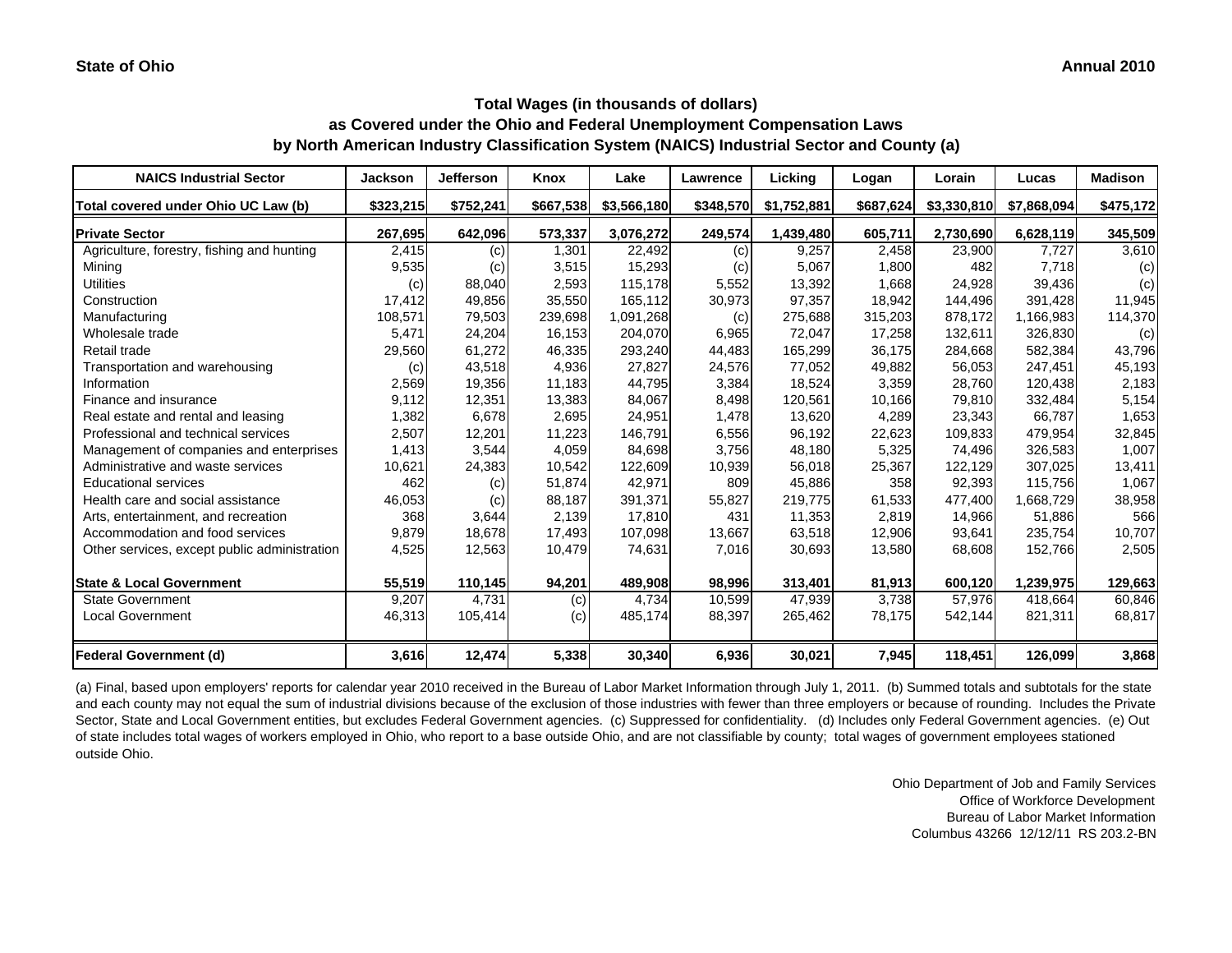| <b>NAICS Industrial Sector</b>               | <b>Mahoning</b> | <b>Marion</b> | <b>Medina</b> | <b>Meigs</b> | <b>Mercer</b> | Miami       | <b>Monroe</b> | Montgomery  | Morgan   | <b>Morrow</b> |
|----------------------------------------------|-----------------|---------------|---------------|--------------|---------------|-------------|---------------|-------------|----------|---------------|
| Total covered under Ohio UC Law (b)          | \$3,139,122     | \$866,868     | \$1,996,776   | \$96,568     | \$552,650     | \$1,317,727 | \$115,574     | \$9,553,353 | \$68,411 | \$142,757     |
| <b>Private Sector</b>                        | 2,610,195       | 691,137       | 1,715,776     | 65,881       | 460,876       | 1,126,452   | 93,372        | 8,289,854   | 48,955   | 89,066        |
| Agriculture, forestry, fishing and hunting   | 4,283           | (c)           | 3,494         | 823          | (c)           | 2,819       | 125           | (c)         | 833      | (c)           |
| Mining                                       | 13,151          | (c)           | 1,529         | 12,128       | (c)           | 1,349       | 1,180         | (c)         | 421      | (c)           |
| <b>Utilities</b>                             | 25,055          | 7,453         | (c)           | (c)          | (c)           | (c)         | 1,946         | 74,831      | (c)      | (c)           |
| Construction                                 | 189,027         | 17,307        | 128,894       | 8,706        | 33,541        | 56,696      | 3,863         | 344.891     | 1,635    | 4,817         |
| Manufacturing                                | 347,500         | 266,188       | 388,226       | 3,303        | 194,860       | 430,926     | 52,082        | 1,215,720   | 20,269   | 33,536        |
| Wholesale trade                              | 220,192         | 32,102        | (c)           | 1,818        | (c)           | 90,368      | 3,115         | 426,529     | 3,931    | 3,238         |
| Retail trade                                 | 281,531         | 60,106        | 185,808       | 9,663        | 44,755        | 107,176     | 5,724         | 554,467     | 4,856    | 13,292        |
| Transportation and warehousing               | 122,582         | 23,018        | 102,741       | (c)          | 35,923        | (c)         | 7,264         | 281,126     | (c)      | (c)           |
| Information                                  | 51,027          | 32,205        | 16,323        | (c)          | 5,256         | 7,891       | 669           | 536,323     | 916      | 1,506         |
| Finance and insurance                        | 130,151         | 19,762        | 47,867        | 3,715        | 23,373        | 31,554      | (c)           | 514,783     | 2,262    | 2,764         |
| Real estate and rental and leasing           | 25,378          | 5,632         | 15,590        | 124          | 2,329         | 9,967       | (c)           | 109,507     | 66       | 700           |
| Professional and technical services          | 146,894         | 11,104        | 90,902        | (c)          | (c)           | (c)         | 1,034         | 725,777     | (c)      | (c)           |
| Management of companies and enterprises      | 40,430          | 6,750         | 187,287       | (c)          | (c)           | (c)         | (c)           | 350,725     | (c)      | (c)           |
| Administrative and waste services            | 210,163         | 14,645        | 86,900        | 2,326        | 7,277         | 38,260      | 871           | 363,661     | (c)      | 1,395         |
| <b>Educational services</b>                  | 31,976          | 1,695         | 7,034         | (c)          | (c)           | 3,382       | (c)           | 261,835     | (c)      | (c)           |
| Health care and social assistance            | 581,526         | 154,192       | 210,952       | (c)          | (c)           | 149,833     | (c)           | 2,006,974   | (c)      | (c)           |
| Arts, entertainment, and recreation          | 9,899           | 2,253         | 12,586        | (c)          | 1.294         | 3,381       | (c)           | 46,335      | 42       | 614           |
| Accommodation and food services              | 111,707         | 20,959        | 60.861        | (c)          | 11,190        | 44,577      | (c)           | 283,188     | 1,638    | 3,629         |
| Other services, except public administration | 67,726          | 12,073        | 34,259        | (c)          | 10,055        | 23,921      | 2,230         | 185,594     | 582      | 2,636         |
| <b>State &amp; Local Government</b>          | 528,927         | 175,731       | 281,000       | 30,687       | 91,775        | 191,275     | 22,202        | 1,263,500   | 19,456   | 53,690        |
| <b>State Government</b>                      | 163,594         | 56.609        | 5,592         | 1.624        | 5,567         | 8,035       | 1,472         | 93,645      | 2,293    | 3.803         |
| <b>Local Government</b>                      | 365,333         | 119,122       | 275,408       | 29,063       | 86,207        | 183,240     | 20,730        | 1,169,855   | 17,163   | 49,887        |
| <b>Federal Government (d)</b>                | 84,967          | 7,046         | 20,349        | 3,785        | 4,719         | 10,853      | 2,390         | 310,547     | 1,928    | 2,436         |

(a) Final, based upon employers' reports for calendar year 2010 received in the Bureau of Labor Market Information through July 1, 2011. (b) Summed totals and subtotals for the state and each county may not equal the sum of industrial divisions because of the exclusion of those industries with fewer than three employers or because of rounding. Includes the Private Sector, State and Local Government entities, but excludes Federal Government agencies. (c) Suppressed for confidentiality. (d) Includes only Federal Government agencies. (e) Out of state includes total wages of workers employed in Ohio, who report to a base outside Ohio, and are not classifiable by county; total wages of government employees stationed outside Ohio.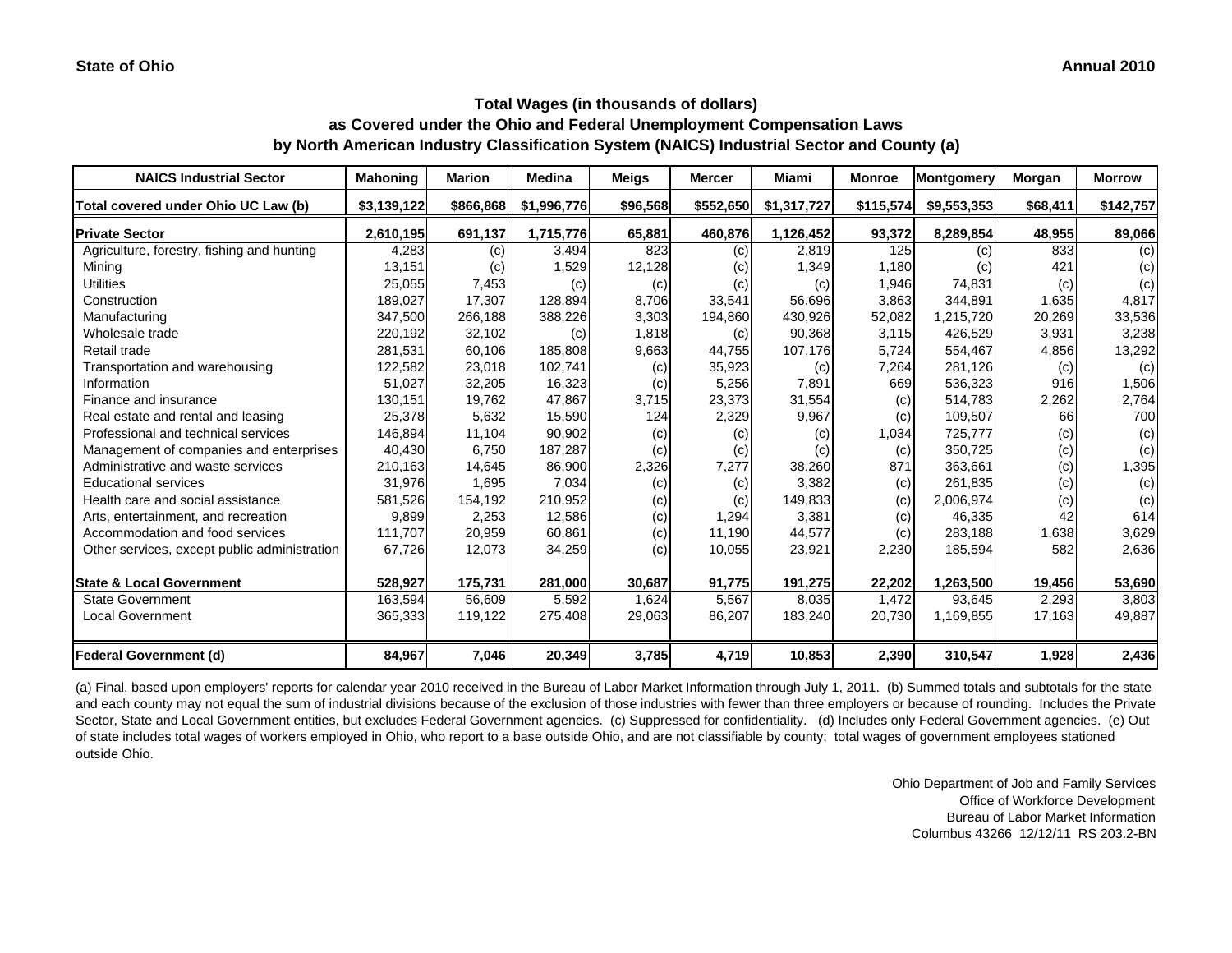| <b>NAICS Industrial Sector</b>               | <b>Muskingum</b> | <b>Noble</b> | <b>Ottawa</b> | <b>Paulding</b> | Perry     | Pickaway  | <b>Pike</b> | Portage     | Preble    | Putnam    |
|----------------------------------------------|------------------|--------------|---------------|-----------------|-----------|-----------|-------------|-------------|-----------|-----------|
| Total covered under Ohio UC Law (b)          | \$1,018,793      | \$86,002     | \$476,187     | \$137,379       | \$184,596 | \$510,814 | \$382,356   | \$1,838,947 | \$324,540 | \$323,097 |
| <b>Private Sector</b>                        | 847,751          | 49,105       | 394,568       | 101,941         | 128,381   | 337,753   | 331,504     | 1,283,583   | 264,297   | 268,481   |
| Agriculture, forestry, fishing and hunting   | 541              | (c)          | (c)           | (c)             | 522       | (c)       | (c)         | 3,391       | 3,063     | (c)       |
| Mining                                       | 15,688           | (c)          | (c)           | (c)             | 9,121     | (c)       | (c)         | 23,014      | 1,205     | (c)       |
| <b>Utilities</b>                             | 15,611           | 379          | (c)           | (c)             | 2,388     | 4,398     | (c)         | (c)         | (c)       | (c)       |
| Construction                                 | 29,217           | 2,910        | 16.663        | 4,392           | 32,139    | 28,124    | 31,394      | 67.624      | 11.324    | 29,208    |
| Manufacturing                                | 145,404          | 9,029        | 108,887       | 41,638          | 26,123    | 126,140   | 150,861     | 449,984     | 142,367   | 114,300   |
| Wholesale trade                              | 39,213           | 2,965        | (c)           | 6,781           | 2,936     | 19,151    | (c)         | 133,522     | 10,948    | (c)       |
| Retail trade                                 | 104,513          | 5,221        | 34,998        | 8,314           | 11,942    | 33,843    | 20,090      | 129,464     | 25,968    | 23,162    |
| Transportation and warehousing               | 37,278           | 2,307        | 11,110        | (c)             | 1,475     | 6,614     | 3,657       | (c)         | (c)       | 12,041    |
| Information                                  | 16,768           | 628          | 2,795         | 547             | 1,357     | 2,282     | 1,267       | 10,876      | 828       | 2,594     |
| Finance and insurance                        | 32,304           | (c)          | 12,262        | 3,544           | 4,958     | 10,373    | 7,269       | 29,841      | 7,577     | 12,645    |
| Real estate and rental and leasing           | 7,375            | (c)          | 4,280         | 414             | 192       | 1,860     | 866         | 17,042      | 1,345     | 662       |
| Professional and technical services          | 25,471           | 1,448        | 6,078         | 1,121           | 3,359     | (c)       | 9,501       | 58,032      | (c)       | 11,021    |
| Management of companies and enterprises      | 4,064            | (c)          | 2,270         | (c)             | 1,090     | (c)       | (c)         | 44,541      | (c)       | (c)       |
| Administrative and waste services            | 22,348           | (c)          | 4,299         | 1,153           | 1,948     | 11,699    | 40,466      | 38,419      | 3,943     | 7,750     |
| <b>Educational services</b>                  | 20,048           | (c)          | 889           | (c)             | (c)       | (c)       | (c)         | 21,371      | (c)       | 1,928     |
| Health care and social assistance            | 261,659          | 9,240        | 47,590        | (c)             | (c)       | (c)       | (c)         | 110,844     | (c)       | 25,743    |
| Arts, entertainment, and recreation          | 5,204            | 51           | 13,617        | 262             | 352       | 2,349     | 192         | 11,431      | 624       | 1,347     |
| Accommodation and food services              | 38,792           | 1,971        | 24,172        | 1,720           | 3,757     | 12,714    | 6,404       | 56,772      | 9,555     | 5,865     |
| Other services, except public administration | 26,254           | 737          | 7,876         | 1,813           | 2,943     | 4,375     | 3,497       | 30,081      | 4,899     | 5,346     |
| <b>State &amp; Local Government</b>          | 171,042          | 36,897       | 81,619        | 35,439          | 56,215    | 173,061   | 50,852      | 555,364     | 60,243    | 54,616    |
| <b>State Government</b>                      | 13,429           | 22,167       | 10,523        | 1,393           | 1,851     | 71,401    | 4,135       | 245,487     | 3,484     | 2,782     |
| <b>Local Government</b>                      | 157,613          | 14,730       | 71,097        | 34,045          | 54,363    | 101,661   | 46,717      | 309,877     | 56,759    | 51,834    |
| <b>Federal Government (d)</b>                | 14,251           | 1,083        | 9,488         | 2,126           | 2,865     | 4,617     | 4,654       | 17,083      | 3,778     | 3,441     |

(a) Final, based upon employers' reports for calendar year 2010 received in the Bureau of Labor Market Information through July 1, 2011. (b) Summed totals and subtotals for the state and each county may not equal the sum of industrial divisions because of the exclusion of those industries with fewer than three employers or because of rounding. Includes the Private Sector, State and Local Government entities, but excludes Federal Government agencies. (c) Suppressed for confidentiality. (d) Includes only Federal Government agencies. (e) Out of state includes total wages of workers employed in Ohio, who report to a base outside Ohio, and are not classifiable by county; total wages of government employees stationed outside Ohio.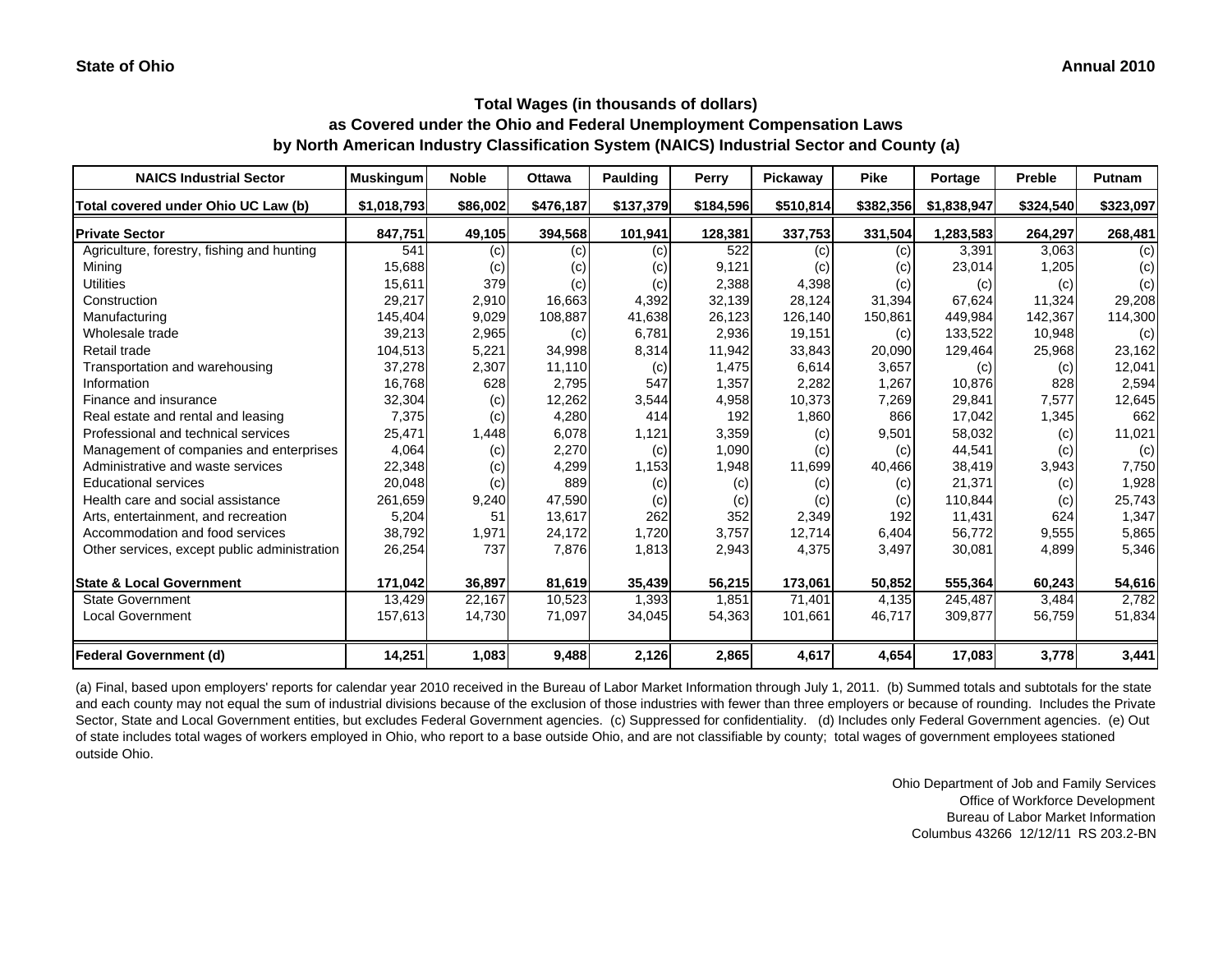| <b>NAICS Industrial Sector</b>               | <b>Richland</b> | <b>Ross</b> | <b>Sandusky</b> | <b>Scioto</b> | Seneca    | <b>Shelby</b> | <b>Stark</b> | <b>Summit</b>            | <b>Trumbull</b> | <b>Tuscarawas</b> |
|----------------------------------------------|-----------------|-------------|-----------------|---------------|-----------|---------------|--------------|--------------------------|-----------------|-------------------|
| Total covered under Ohio UC Law (b)          | \$1,637,079     | \$885,231   | \$855,697       | \$755,734     | \$584,286 | \$1,030,440   |              | \$5,205,109 \$10,532,873 | \$2,514,170     | \$1,020,774       |
| <b>Private Sector</b>                        | 1,342,076       | 691,226     | 740,640         | 549,531       | 482,052   | 931,359       | 4,500,138    | 9,283,963                | 2,142,825       | 858,263           |
| Agriculture, forestry, fishing and hunting   | 2,025           | 1.246       | 4.777           | 896           | 3,252     | (c)           | 7.684        | 3,844                    | 2.104           | 2,910             |
| Mining                                       | 693             | 648         | 1,389           | 70            | 4,674     | (c)           | 11,588       | 3,394                    | 1,458           | 27,370            |
| <b>Utilities</b>                             | (c)             | 12,356      | 5,776           | 7,850         | 7,513     | (c)           | 36,458       | 96,736                   | 11,375          | 5,014             |
| Construction                                 | 72,655          | 21,994      | 29,117          | 23,293        | 39,470    | 53,583        | 244,177      | 420.484                  | 91.951          | 46,038            |
| Manufacturing                                | 395,169         | 195,633     | 362,923         | 71,280        | 144,926   | 556,251       | 1,183,506    | 1,499,676                | 795,373         | 279,414           |
| Wholesale trade                              | 71,668          | 19,605      | 22,226          | 8,649         | 24,576    | 57,725        | 264,584      | 738,307                  | 85,042          | 46,988            |
| Retail trade                                 | 152,935         | 83,669      | 61,919          | 67,330        | 47,380    | 43,040        | 442,715      | 728,140                  | 221,498         | 91,942            |
| Transportation and warehousing               | (c)             | 18,162      | 18,766          | 16,306        | 21,392    | (c)           | 93,159       | 338,372                  | 85,897          | 30,616            |
| Information                                  | 46,931          | 18,875      | 4,680           | 7,958         | 6,065     | 9,048         | 71,492       | 186,750                  | 27,017          | 9,402             |
| Finance and insurance                        | 45,373          | 17,553      | 17,683          | 18,464        | 21,648    | 13,850        | 254,735      | 484,126                  | 55,773          | 27,394            |
| Real estate and rental and leasing           | 9,270           | 2,915       | 10,938          | 6,241         | 1,403     | 3,819         | 39,150       | 83,381                   | 27,628          | 7,044             |
| Professional and technical services          | 38,970          | 13,264      | 12,716          | 33,650        | 9,988     | 21,489        | 181,473      | 735,609                  | 54,178          | 31,429            |
| Management of companies and enterprises      | 5,948           | 11,353      | 13,673          | 2,044         | 13,650    | (c)           | 81,791       | 1.207.047                | 51,876          | 5,313             |
| Administrative and waste services            | 85,423          | 23,156      | 28,259          | 14,238        | 10,060    | 30,745        | 184,837      | 449,920                  | 89.169          | 37,121            |
| <b>Educational services</b>                  | 9,768           | 3,563       | (c)             | 5,279         | 31,845    | (c)           | 87,454       | 103,181                  | 13,077          | 3,459             |
| Health care and social assistance            | 272,274         | 204,502     | (c)             | 224,672       | 66,831    | (c)           | 993,820      | 1,684,034                | 411.124         | 144,504           |
| Arts, entertainment, and recreation          | 6,476           | 2,448       | 4,110           | 1,064         | 1,637     | 974           | 25,588       | 54,846                   | 8,572           | 3,644             |
| Accommodation and food services              | 53,386          | 30,800      | 21,711          | 28,918        | 14,498    | 14,732        | 176,300      | 267,325                  | 71,390          | 36,013            |
| Other services, except public administration | 26,686          | 9,484       | 15,264          | 11,330        | 11,244    | 11,897        | 119,628      | 198,792                  | 38,322          | 22,650            |
| <b>State &amp; Local Government</b>          | 295,004         | 194,005     | 115,057         | 206,203       | 102,233   | 99,080        | 704,971      | 1,248,911                | 371,346         | 162,511           |
| <b>State Government</b>                      | 75,419          | 74,549      | 5,536           | 86,320        | 19,404    | 13,566        | 79,864       | 259,408                  | 42,948          | 22,413            |
| <b>Local Government</b>                      | 219,584         | 119,456     | 109,522         | 119,883       | 82,829    | 85,514        | 625,107      | 989,503                  | 328,397         | 140,099           |
| <b>Federal Government (d)</b>                | 39,599          | 99,857      | 5,788           | 10,332        | 6,144     | 4,371         | 68,037       | 128,805                  | 28,802          | 12,563            |

(a) Final, based upon employers' reports for calendar year 2010 received in the Bureau of Labor Market Information through July 1, 2011. (b) Summed totals and subtotals for the state and each county may not equal the sum of industrial divisions because of the exclusion of those industries with fewer than three employers or because of rounding. Includes the Private Sector, State and Local Government entities, but excludes Federal Government agencies. (c) Suppressed for confidentiality. (d) Includes only Federal Government agencies. (e) Out of state includes total wages of workers employed in Ohio, who report to a base outside Ohio, and are not classifiable by county; total wages of government employees stationed outside Ohio.